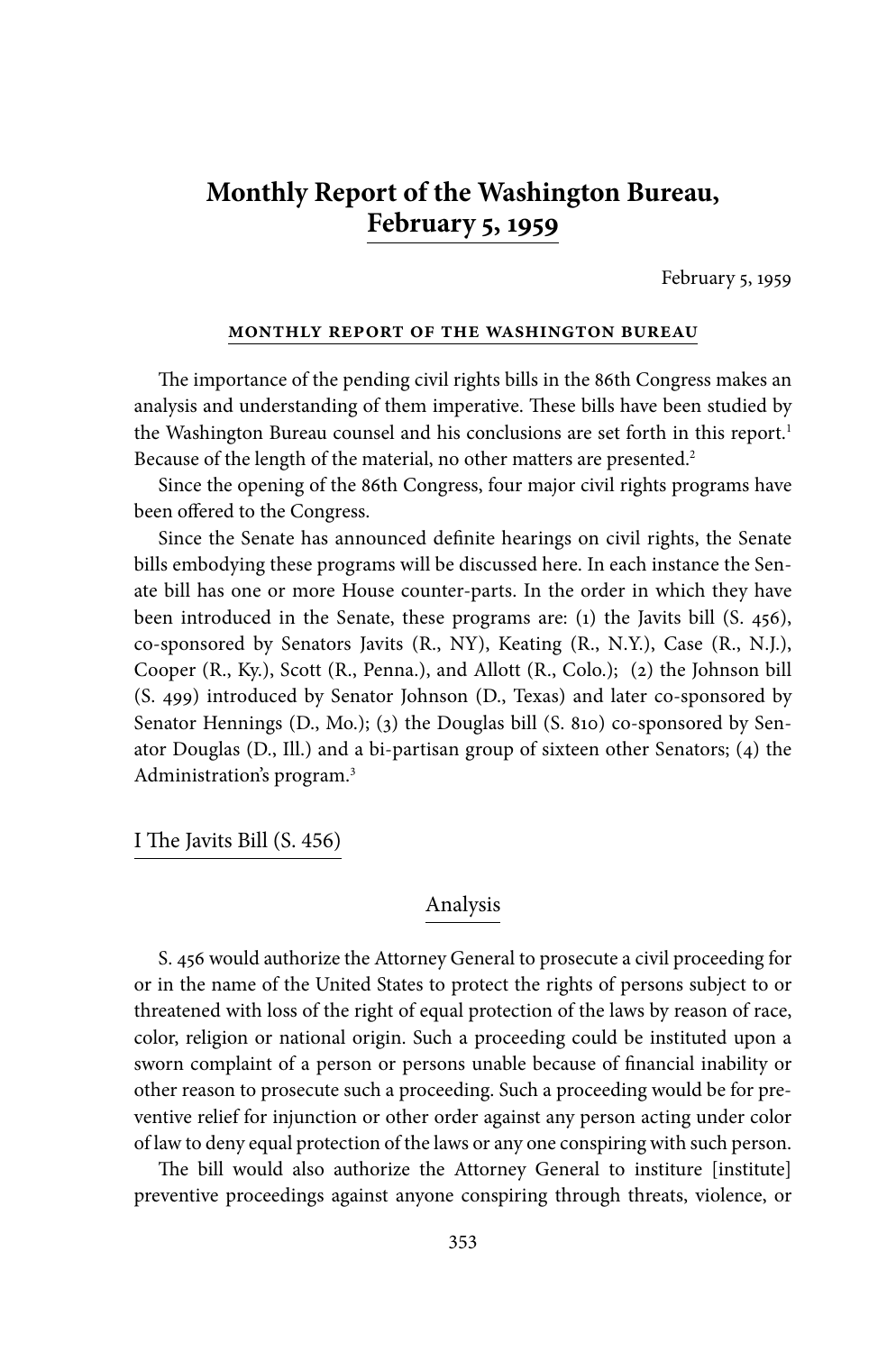otherwise to hinder duly constituted State or local authorities from giving or securing equal protection on the laws. Such proceeding could be instituted upon the written request of the officials.

The bill would authorize the institution of preventive proceedings without the requirement of exhaustion of administrative remedies.

## Comment

This bill is in essence, though not in language, similar to Part III of the Civil Rights Bill of 1957, before its amendment in the Senate.

It would authorize the Attorney General to institute civil proceedings to prevent any denial of equal protection of the laws because of race, color, religion or national origin. This would include, of course, the denial of educational rights protected under the decisions of the Supreme Court.4

In addition, the bill would grant Federal protection to local authorities who desire to grant such educational and other rights, but are hindered from doing so by violence or threats of violence.

The provision eliminating the necessity for exhaustion of administrative remedies would speed up the legal processes in having these issues resolved.

II The Johnson Bill  $(S. 499)^5$ 

# Analysis

# Title I

Title I would establish a Community Relations Service as an independent Government Agency to provide conciliation service to communities where (1) disagreements or difficulties regarding the laws or Constitution of the United States, or (2) disagreements or difficulties which affect or may affect interstate commerce, are disrupting or threaten to disrupt peaceful relations in a community.

Activities of the Service would be confidential. It could utilize the services of state and local agencies and non-public agencies.

The Service would be headed by a Director, with five assistants, all subject to Senate confirmation. Total staff would be limited to one hundred.

The Service's principal office would be in Washington, but the Director would be authorized to establish five regional offices, each headed by an Assistant Director.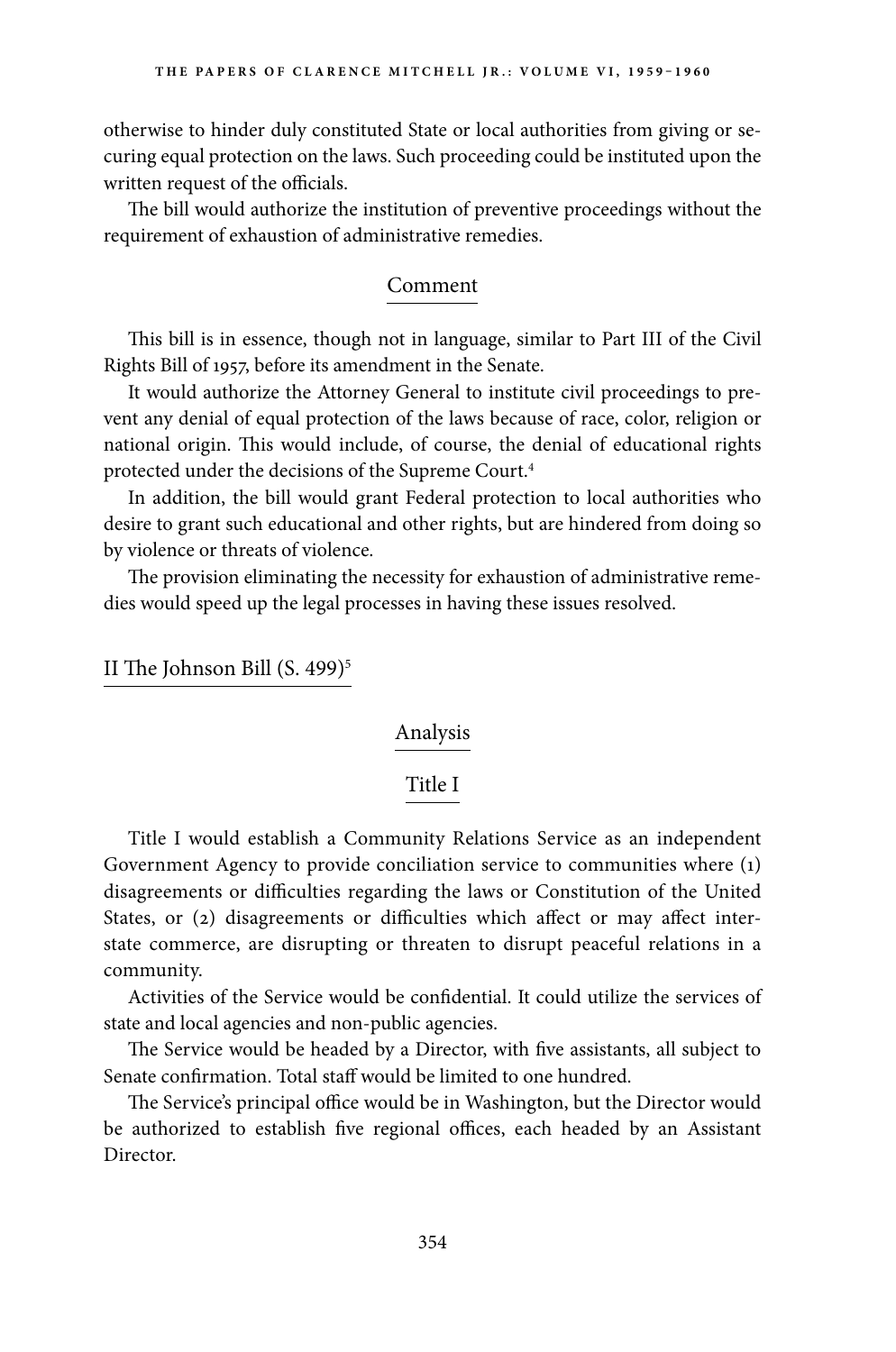The Service would be required to report to Congress annually and could make recommendations for legislation (but only as to its own administration).6

#### Title II

Title II would extend the life of the Civil Rights Commission from sixty days following September 9, 1959, to sixty days following January 31, 1961.

#### Title III

This part of the bill would give the Department of Justice power to subpoena "books, papers, records or other documents" relevant to an investigation of voting rights instituted under the Civil Rights Act of 1957.

The subpoena could be issued only if the person who has possession refuses to furnish it, or, in the case of a public official, only if the Governor of the State has refused to order its surrender.

The subpoena could not require the presence of a person outside the State where he is found, resides, or does business.

The subpoena power could be enforced by a three judge Federal Court, with disobedience of a final order of the court constituting contempt.

#### Title IV

The fourth title would make interstate transportation of explosives or possession of explosives transported in interstate commerce illegal if such transportation or possession is with the knowledge or intent that they be used to damage or destroy "for the purpose of interfering with its use, for business, educational, religious, charitable, or civic objectives or of intimidating any person pursuing such objectives." Punishment would be \$1000 fine and/or one year imprisonment, or death or imprisonment for life or any term of years if a death results from the violation.

Also prohibited would be the use of mail, telephone, telegram or other communications to convey false information of alleged bombing attempts.

The FBI would be authorized to investigate when a building has been damaged or destroyed by an explosive, if the Attorney General authorizes the investigation on reasonable grounds that a violation of this statute has occurred.

The Attorney General could also authorize use of the FBI in such cases on the request of local authorities.7

. . . . . . . .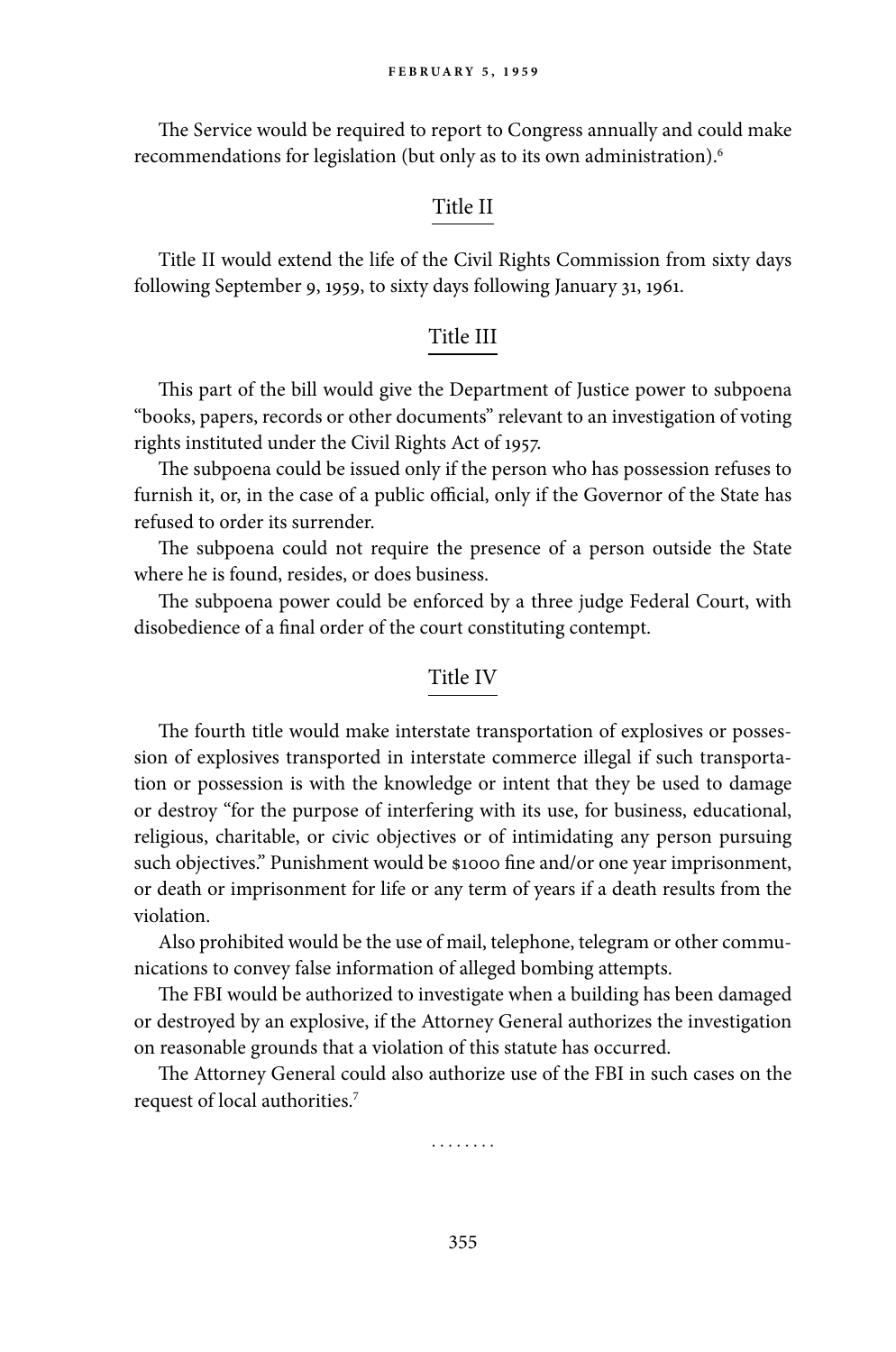#### Comment

# Title I

Senator Johnson and his supporters have attempted to draw a parallel between the proposed Community Relations Service and the Federal Mediation and Conciliation Service set up under the Taft-Hartley Act.

There is no true analogy between the two agencies. The Mediation Service does not get involved in issues where there are clearly defined Constitutional or legal rights. These issues are left to the N.L.R.B. or the courts. The Mediation Service attempts to settle practical disputes between labor and management where there are legitimate differences of opinion, not involving legal principles.

The true analogy would be if the Mediation Service were allowed to enter a dispute and resolve it after the N.L.R.B. and courts had ruled and the losing party refused to abide by the decision. [Emphasis theirs.]

One thing that the commentators on the Johnson Bill have not explored is the tremendous scope of the jurisdiction of the proposed Community Relations Service.

It has been described as an agency to help resolve civil rights problems. There is, however, no such limitations on its jurisdiction. Given the authority to inject itself into any dispute involving "the laws or Constitution of the United States," or those "which affect or may affect interstate commerce," it could get involved in almost any conceivable controversy. Church-state relations, Federal-state relations, labor-management controversies, enforcement of criminal laws, election disputes and countless other conflicts could be brought to the Service. It could, within the language of the proposed bill, actually supplant the Federal Mediation and Conciliation Service in the labor-management field. [Emphasis theirs.]

# Title II

The extension of the life of the Civil Rights Commission presents the opponents of civil rights and the "moderates" with an excuse for additional delay in Congressional action on substantial civil rights legislation.

#### Part III

There appears to be at least one grave "loophole" in the granting of subpoena power to the Department of Justice in voting cases.

The section dealing with public officials limits the subpoena power by requiring that it not be used until the Governor of the state involved has failed to order the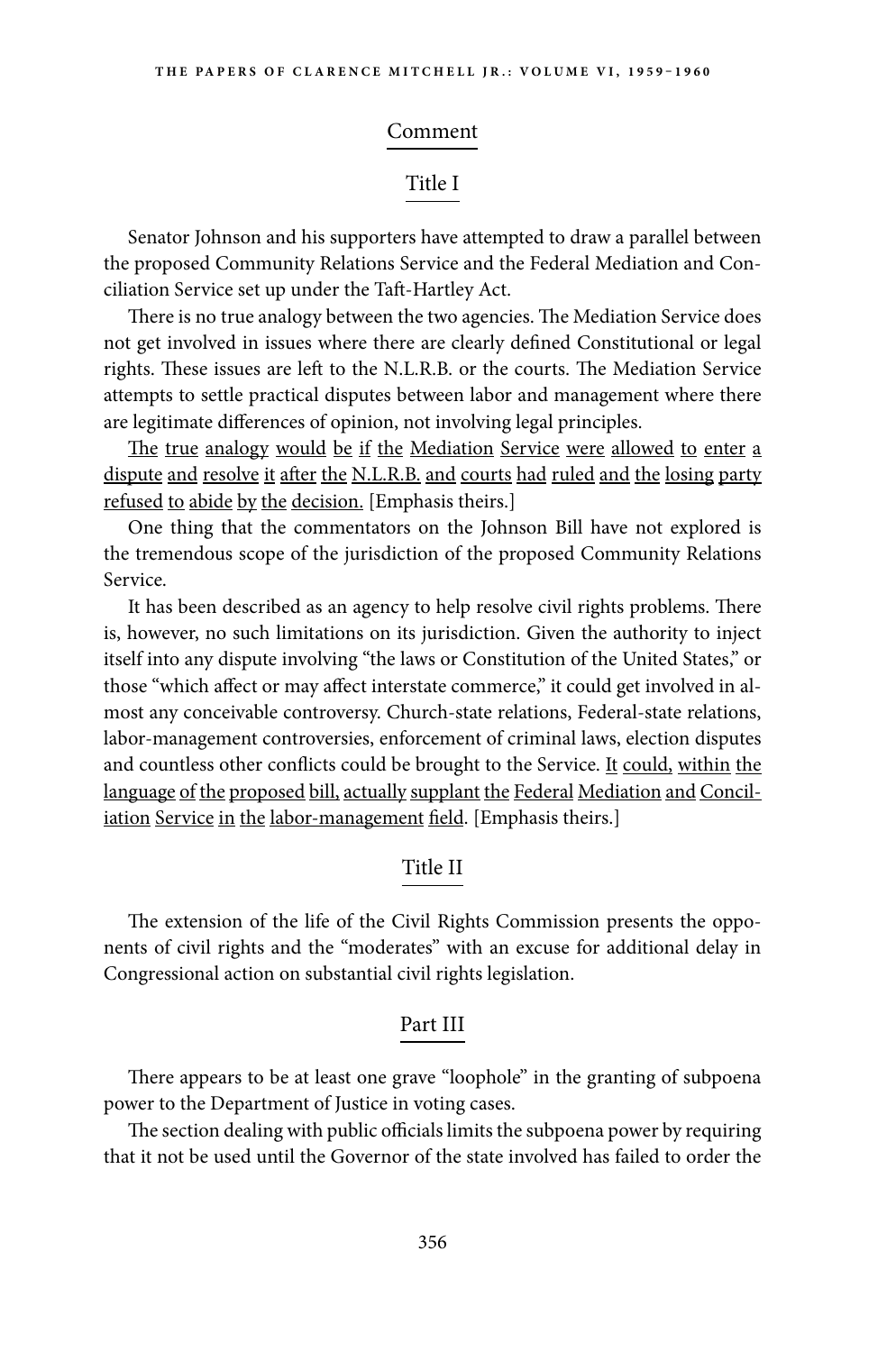official to surrender the required document. This could lead to collusion between a Governor and the official whereby the Governor could order, but not enforce, the surrender of the document. It is possible that under a strict construction of this provision nothing could be done in such a situation. [Emphasis theirs.]

This provision would also allow for delay, while a Governor would "study" the Department's request.

The requirement of a three judge court could also require additional delay.

#### Part IV

The anti-bombing part of the bill includes the recommendation of the Association that such legislation should cover business establishments, but omits that relating to places of residence.

It omits the provision contained in some of the anti-bombing bills which would create a presumption of interstate transportation whenever an explosion of the type described in the bill occurs. In so doing, it changes but little the existing involvement of the FBI in this type of case. [Emphasis theirs.]

The bill would involve the FBI only at the discretion of the Attorney General or on the request of local authorities. This is the present de facto involvement of the Bureau, whether the Department of Justice admits it or not. Under the existing arrangement, seldom, if ever, has the Bureau intervened in a case involving property under colored ownership.

If the presumption of a Federal crime were created, it would be difficult for the Department to stay out of these cases.

#### III The Douglas Bill (S. 810)

The following is a short explanation of the Douglas Bill which will be useful for those who desire a thumbnail sketch of what it contains.

S. 810 is identical, except for necessary technical changes, in its provisions with S. 3257, introduced by Senator Douglas in the 85th Congress.<sup>8</sup> As noted in the 1958 Annual Convention Resolution of the NAACP, specifically endorsing this bill, it restores Part III of the Civil Rights Bill of 1957 and provides financial aid for States and school districts in connection with desegregation. This bill is the most comprehensive in its support of the principle of equal protection of the laws of any of the bills under consideration.

A careful study of the comprehensive and extensive analysis of the Douglas Bill will be very valuable especially when the civil rights bills reach the floor. It is recommended that those who want a more detailed statement than that set forth in the foregoing short version should read the following: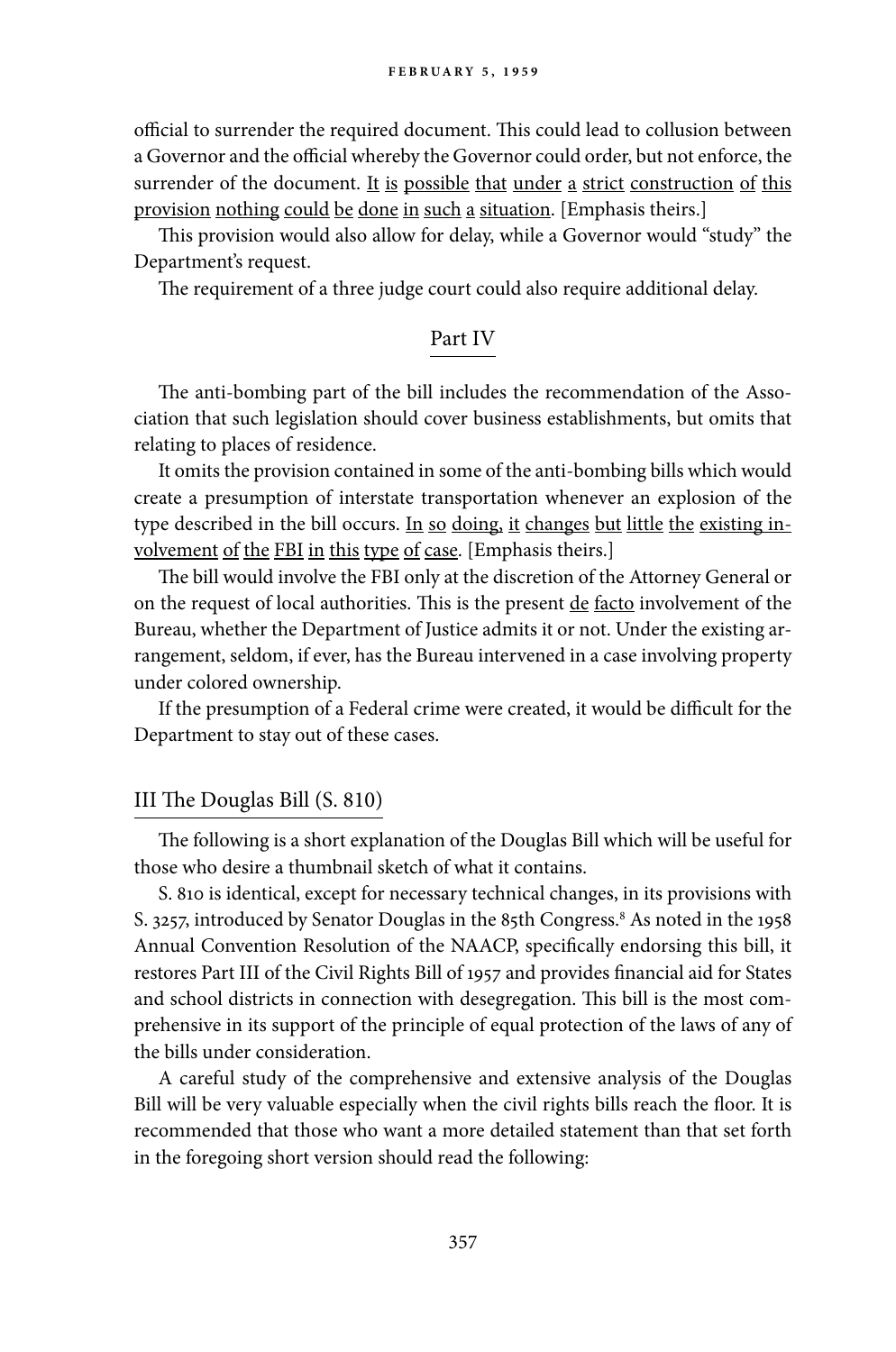#### Analysis

# Title I

This introductory section of S. 810 gives a statement of the purposes of the bill and the bases for action by the Congress. It includes provisions endorsing the principle of the anti-segregation decisions of the Supreme Court and recognizing the responsibility and authority of the Congress to uphold the authority of the Judicial Branch.

# Title II

This title authorizes the Secretary of Health, Education and Welfare to render technical assistance to States and communities seeking to comply with the Supreme Court decisions. Such assistance would include giving information, conducting surveys, promoting conferences and councils, providing service of speacilists [specialists] and developing community understanding for desegregation. Appropriations up to \$2.5 million for five years for these purposes would be authorized.

# Title III

This title would authorize the Secretary of Health, Education and Welfare to make grants to communities to assist desegregation programs. Such grants would be for buildings, equipment, teacher training, specialists, teacher salaries and other costs.

It would also authorize grants for communities denied State funds because of local desegregation programs.

Appropriations up to \$40 million per year for five years would be authorized under this title.

#### Title IV

This title encourages the Secretary of Health, Education and Welfare to persuade State and local communities to begin compliance with the Supreme Court decisions. If unable to do so, he would be authorized to prepare a tentative desegregation plan with the advice and assistance of local officials, organizations and citizens.

If such a plan is not acceptable to appropriate State or local officials, the Secretary is authorized to hold a hearing thereon at which all interested parties may be heard. After the hearing he shall formulate and publish an approved plan.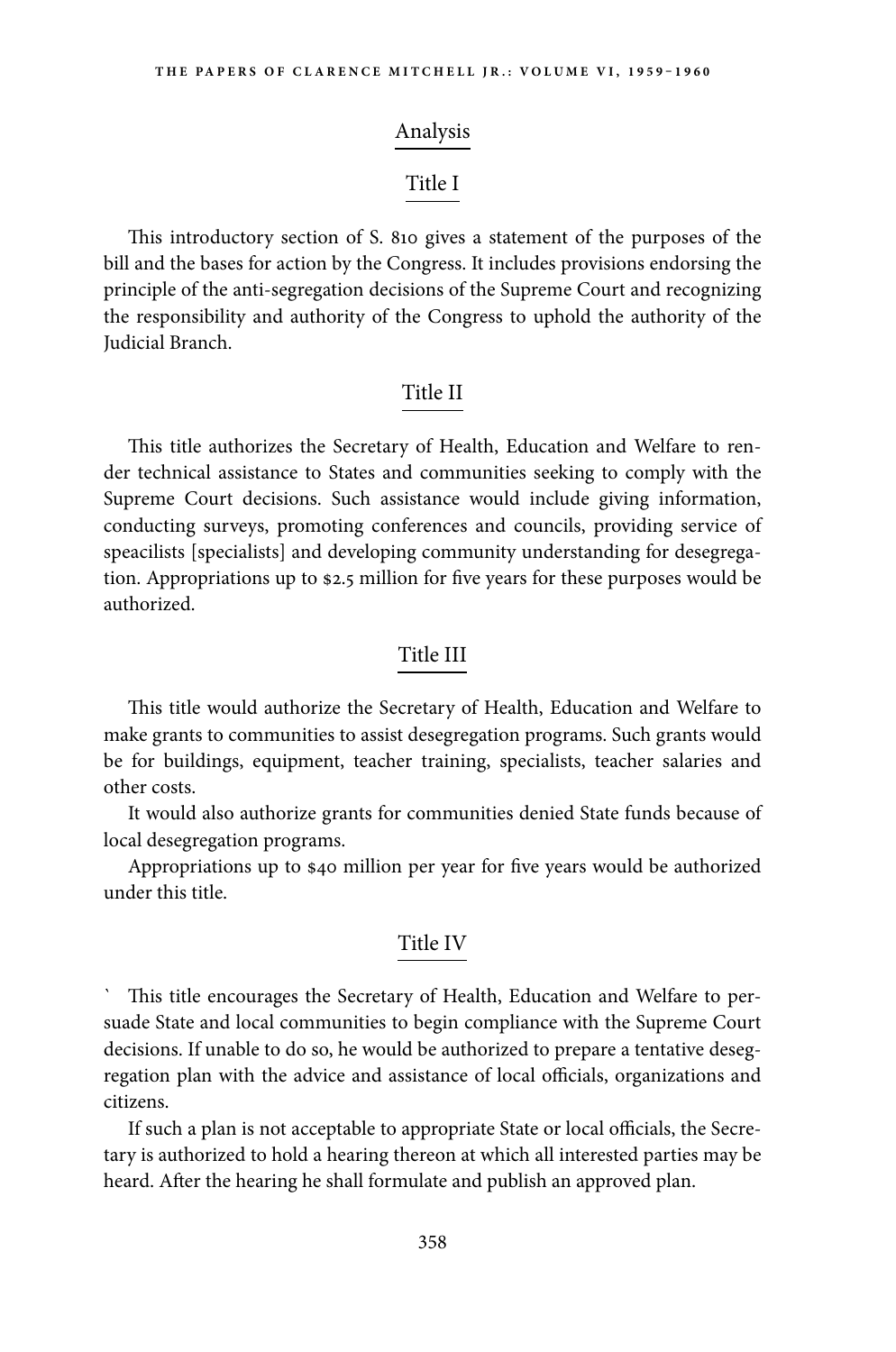# Title V

If the approved plan is rejected by the State or local officials, and all attempts at conciliation, persuasion, education and assistance have failed, the Attorney General is authorized to institute proceedings to enforce compliance.

Such action may be dismissed by the Attorney General if the State or local government makes a prompt and reasonable start to comply with the Supreme Court hearings.

Any interested party is authorized to intervene in any action brought under this title and proposals of intervenors shall be considered by the court in determining its decree.

# Title VI

This title authorizes the Attorney General, on a signed complaint or on his own certification, to seek preventive relief to protect persons being deprived of or threatened with deprivation of, equal protection of the laws because of race, color, religion or national origin, if the persons whose rights are invaded are unable to seek legal relief because of lack of finances, economic pressures or fear of physical harm.

The Attorney General would also be authorized to seek preventive relief to assist public officials in guaranteeing equal protection of the laws by enjoining anyone from hindering or attempting to hinder the execution of any court order protecting the equal protection of the laws.

In addition, the Attorney General would be authorized to proceed on behalf of any persons or associations being deprived or threatened with deprivation of rights under color of law because of support of Fourteenth Amendment rights.

The final section of this title would allow the Attorney General to intervene in any case brought in the Federal Courts seeking relief from a denial of equal protection of the law because of race, color, religion or national origin.

# Title VII

The final title provides that any action brought under the bill may be brought without the necessity of exhausting administrative remedies.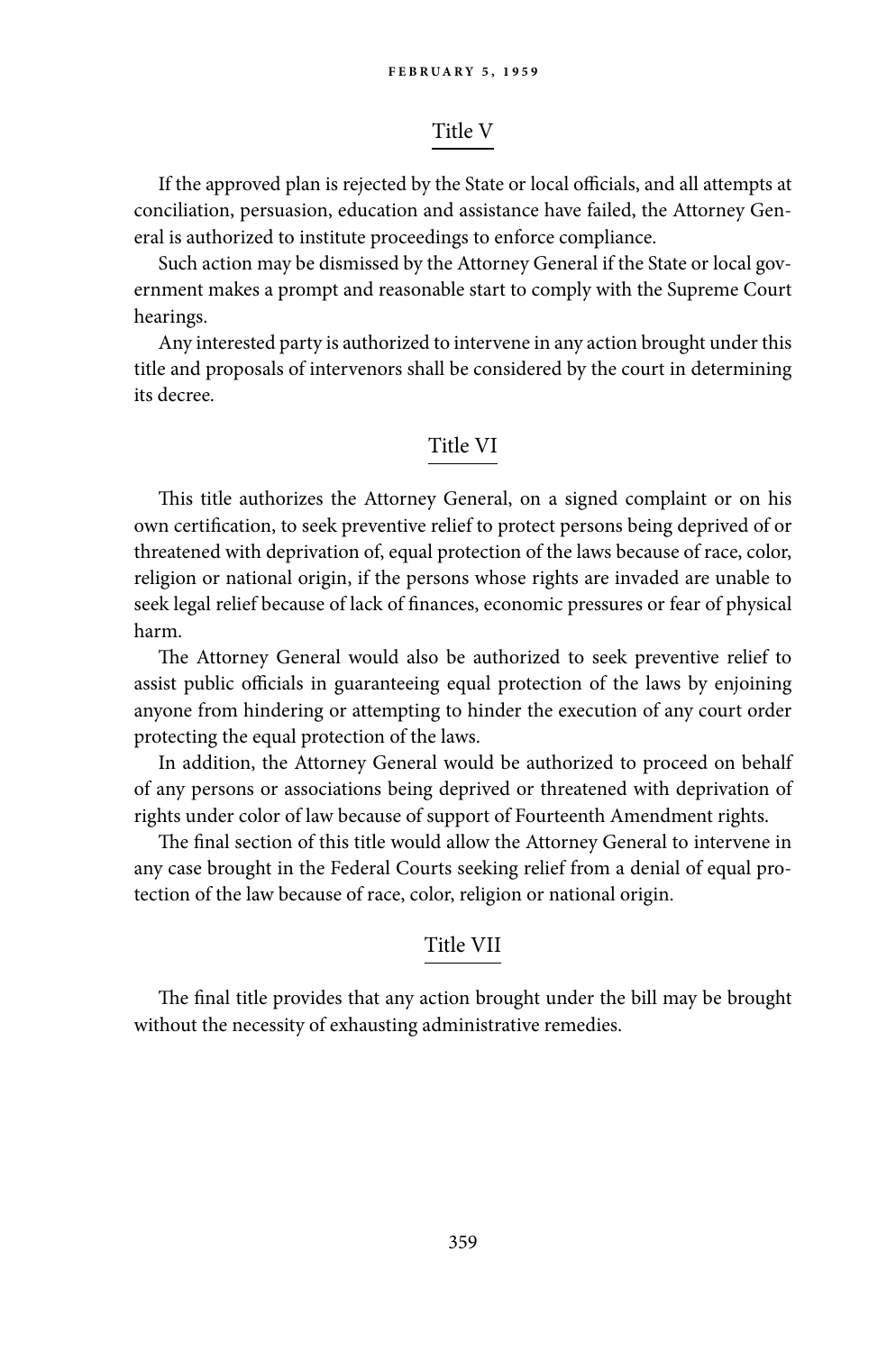#### Comment

# Title I

The introductory part of the bill is important because, if adopted, it would mark the first specific approval of the Supreme Court's anti-segregation decision by the Congress.

# Title II

Title II would be of assistance to those communities which wish to proceed in good faith to comply with the Supreme Court decisions, but need advice and encouragement.

It would assist such communities in the necessary preparation for desegregation and help them avoid mistakes made in other communities.

#### Title III

Although the grants provided in this title to assist communities in desegregation would not be necessary if such communities had previously made proper provision for all students without regard to race, they can be justified as an extraordinary help that will ease the transition to a desegregated system. They should also encourage many communities now undecided to begin such a transition. [Emphasis theirs.]

The grants to communities whose State funds have been cut off would support the principle of local option and should encourage more communities to defy these obviously unconstitutional State denials of funds.

#### Title IV

This part of the bill would provide an orderly administrative program for the formulation of desegregation programs for those areas where local officials fail to take the initiative.

It would undoubtedly speed up the desegregation process and make possible the initiation of programs in many communities where interested citizens are prevented from acting because of local pressures.

#### Title V

This title would provide the legal process for the enforcement of the plans formulated under Title IV. Such enforcement would occur only after all other methods of seeking compliance had failed.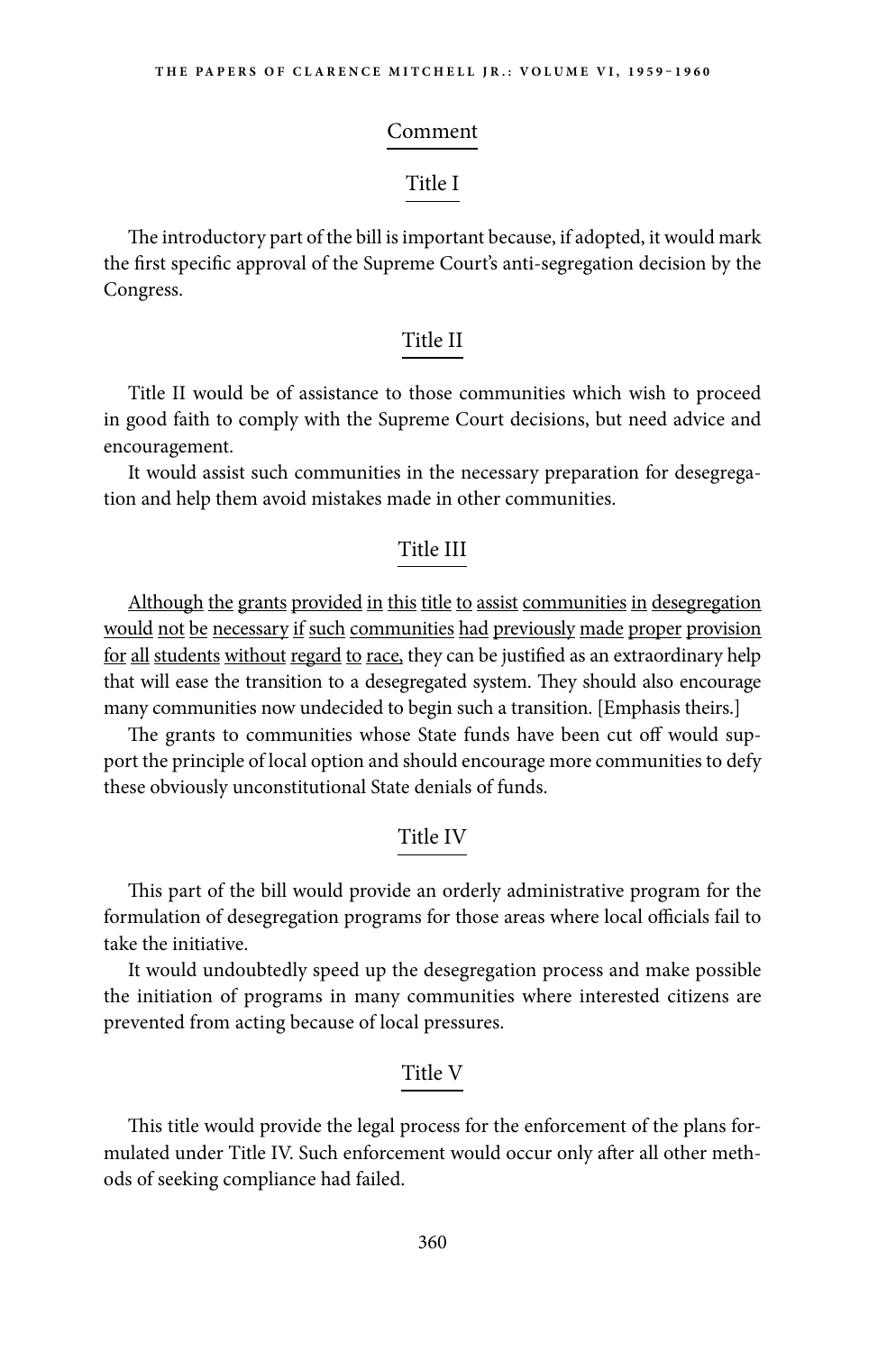# Title VI

This is an expanded version of Part III of the Civil Rights Bill of 1957. It would protect persons denied equal protection of the laws because of race, color, religion or national origin, public officials who seek to vindicate equal protection of the laws, and persons and organizations who support equal protection.

Action by the Attorney General under this title would not be dependent upon action by the Department of Health, Education and Welfare under Title V, but could be taken at any time the conditions warrant.

This is the most comprehensive of all the versions of Part III.

# Title VII

This last title would eliminate the delay required by exhaustion of administrative remedies in any case brought under the previous titles of the bill.

#### IV. The Administration Program

The Administration, pursuant to the President's Civil Rights Message of February 5, 1959, has submitted a seven point program. This program was submitted by Senator Dirksen (R., Ill.), the Minority Leader and Senator Goldwater (R., Ariz.) in seven separate bills, S. 955, S. 956, S. 957, S. 958, S. 959, S. 960 and S. 942.

#### Analysis

# S. 955

This bill would make it a criminal offense to prevent, obstruct, impede or interfere with, by force or threat, or attempt to do so, the exercise of rights or performance of duties under any order, judgment or decree of court issued in a school desegregation case. It would not apply to a student, officer or employee of a school acting under direction of, or subject to disciplinary action, by school officials.

# S. 956

This bill would make it a criminal offense to travel in interstate commerce to avoid prosecution or punishment for damage or destruction by fire or explosion of religious or school property.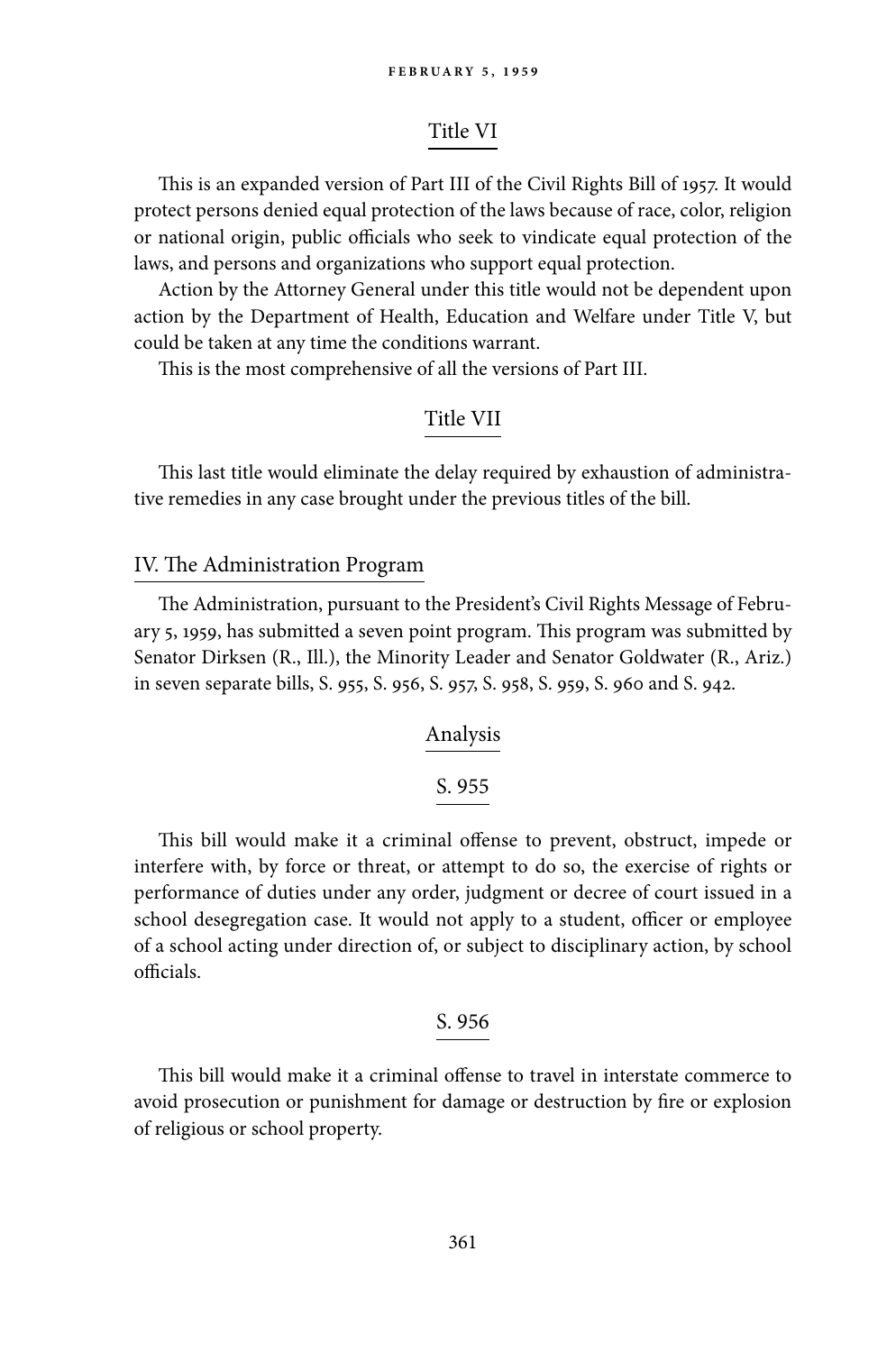# S. 957

S. 957 would require election officials under criminal penalties to preserve registration and election records of Federal elections for three years and make theft, destruction or alteration of such records a criminal offense. It would make such records subject to examination by the Attorney General or his representative for confidential use by the Department of Justice.

District courts would be given jurisdiction to compel production of these election records.

# S. 958

This bill would authorize appropriations for local educational agencies to aid desegregation programs. Such aid would be for non-teaching technical, professional and administrative personnel and for costs incurred in developing state desegregation programs.

Funds would be available to all states affected by the Supreme Court's decisions. A state's quota of the funds would be based on school attendance for the school year 1953–54. From a state's allotment the Commissioner on Education would pay one-half of the expenses incurred by the State agencies for carrying out its plan of desegregation.

State plans for administering the funds would be formulated under criteria set out in the bill and approved by the Commissioner.

In the event a State fails to make application for funds, such funds could go directly to local educational agencies, with the State's approval or if the State indicates it does not assume responsibility for desegregation.

The Commissioner is authorized to collect and disseminate information on progress of desegregation and to provide, upon request, information and technical assistance to State and local officials to aid them in developing desegregation programs.

Although the bill specifies no amount of expenditure, the estimate submitted by the Secretary of Health, Education and Welfare was for a total of \$4,500,000 for the next two fiscal years.

# S. 959

S. 959 would amend Public Laws 815 and 874, 81st Congress, which establish the program of education aid to areas affected by Federal activities.

The proposed amendments would allow the Commissioner of Education to operate schools for all children of members of the Armed Services who are prevented from obtaining an education because of the closing of local public schools by State and local government action.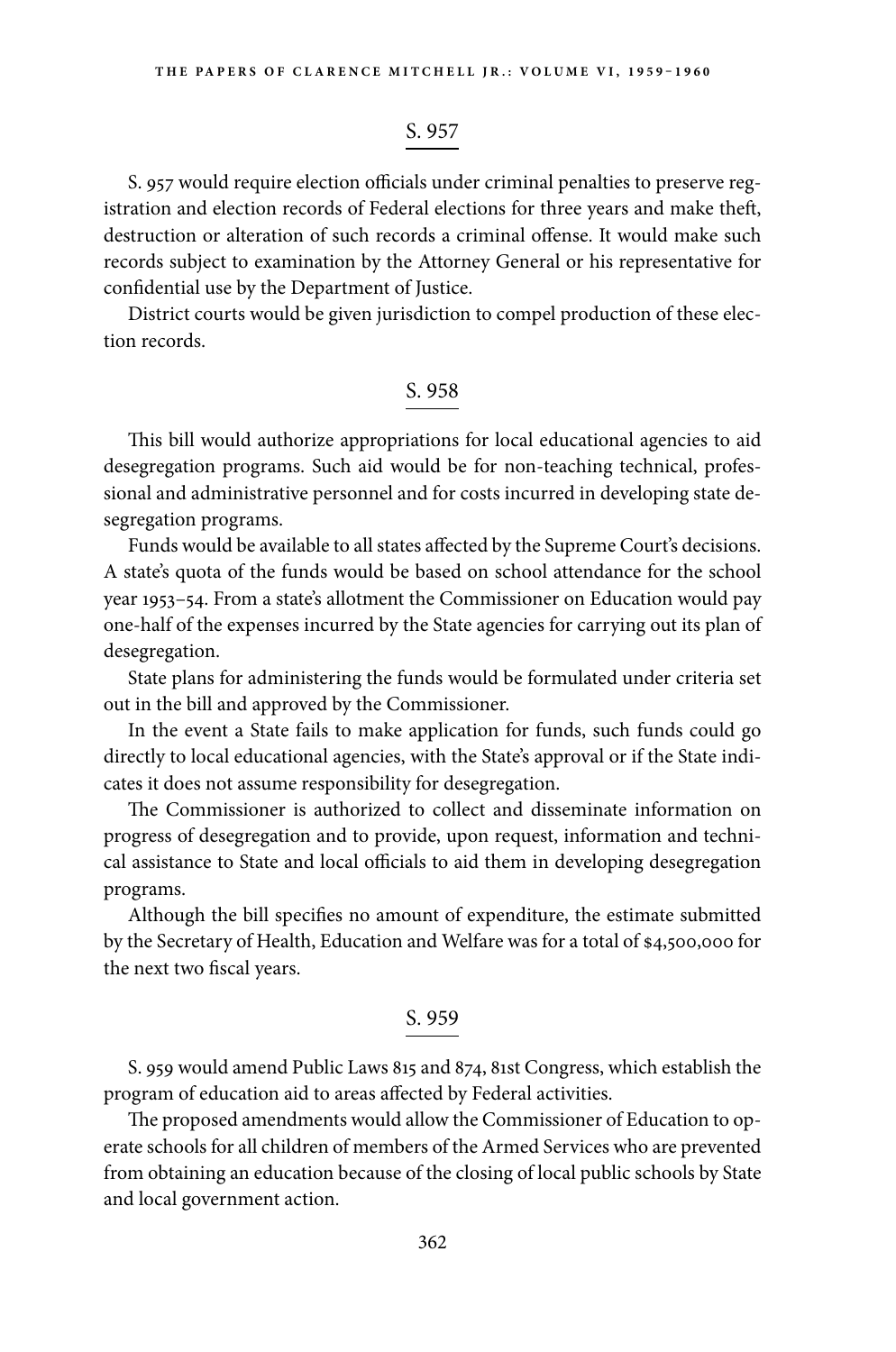With respect to any schools constructed in the future under these public laws, the Commissioner would be authorized to take possession of them if they are not being used for providing free public education. Upon taking possession the Commissioner would be required to pay the local educational agency a rental fee, based on the local agency's share of the cost of construction.

#### S. 960

S. 960 would extend the life of the Civil Rights Commission two years and require an interim report by September 1, 1959.

# S. 942

The final bill of the Administration program would create a Commission on Equal Job Opportunity under Government Contracts.

The Commission would consist of fifteen members appointed by the President. It would have the authority to make investigations, studies and surveys and conduct hearings. It would be charged with the duty of making recommendations to the President and to government contracting agencies with respect to the preparation, revision, execution and enforcement of contract provisions relating to nondiscrimination.

Government contracting agencies would be charged with performing such duties requested by the President to cooperate with the Commission.

#### Comment

The chief disappointment of the Administration program is the failure of the President to renew his request for Part III of his Civil Rights Bill of 1957.

The manner in which the program was introduced, in seven separate bills, may make it difficult for the program to be considered in its entirety. This procedure may also give opponents of civil rights an opportunity to delay consideration by successive attacks on each component part. Some consideration should therefore be given to an omnibus bill containing the whole program.

#### S. 955

The present state of the law with respect to interference with rights under a Federal court decree is in a state of confusion. As a result of this, the Department of Justice has proceeded against obstructionists only as amicus curiae or on invitation of the courts.

This bill would give clear authority for the Department to investigate violence and threats and to prosecute those who seek to interfere with rights enunciated in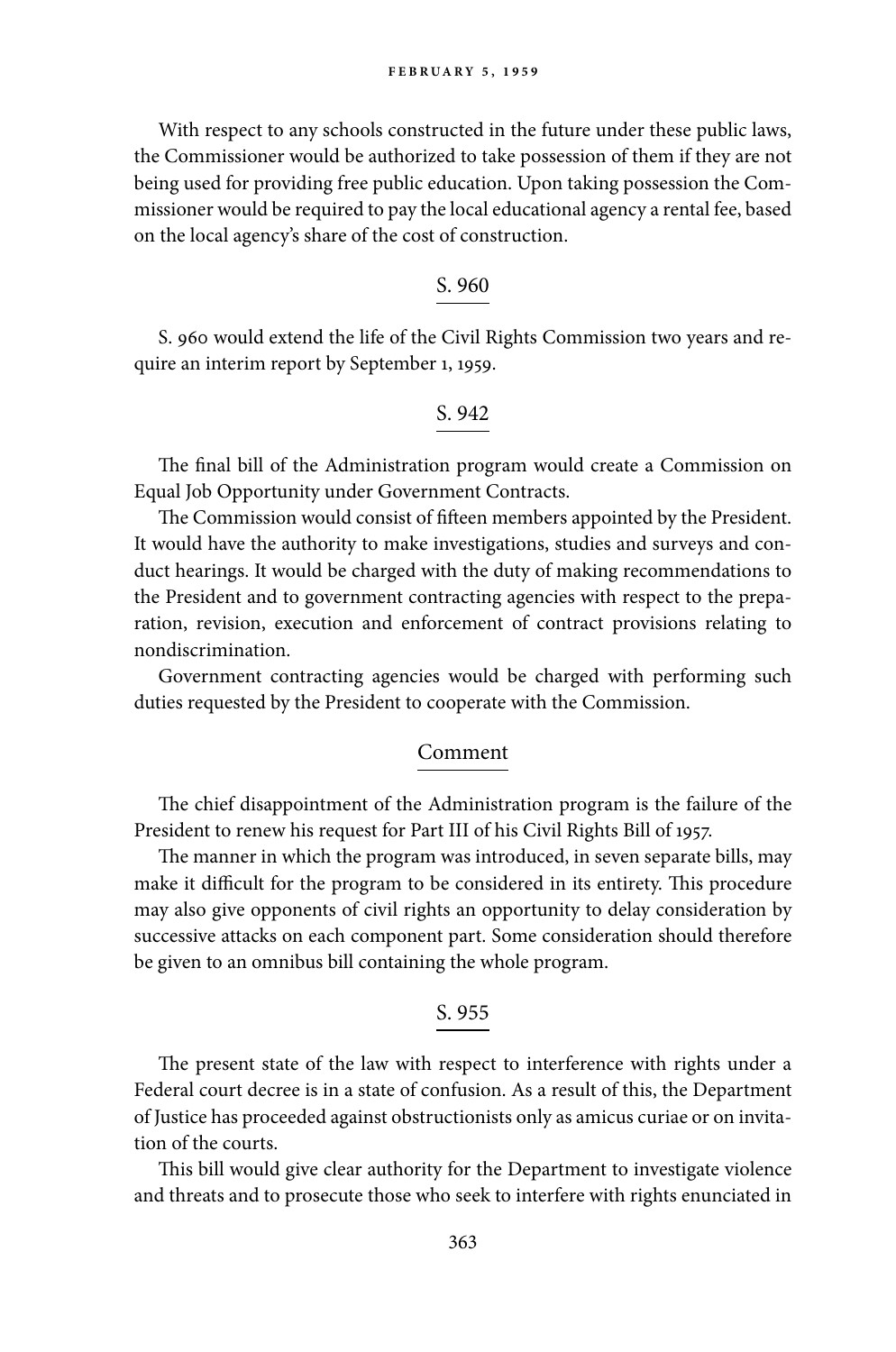the school desegregation cases. If passed, it should prove a great deterrent to the repetition of mob violence of the Clinton or Little Rock variety.<sup>9</sup>

#### S. 956

The President's message and the statement of the Attorney General indicate that this legislation will involve the FBI in investigation of all arson or bombings of schools and places of worship.

A reading of the bill, however, indicates that this is not a correct technical interpretation of the legislation. Such involvement of the FBI under this bill must be based on a presumption of interstate flight. Such a presumption could be made administratively, for investigative purposes, by the Department of Justice. But there is nothing in this bill to require such a presumption to be made. This could be corrected by writing such a presumption into the bill, such as is contained in the so-called Lindberg kidnapping law.

It should be noted that this bill does not relate to damage or destruction of business or residential property, as suggested by the Association.

#### S. 957

The purpose of this bill is to make all records relevant to voting in Federal elections available for inspection by the Department of Justice. It would be a great help to the Department in its investigation of voting cases under the Civil Rights Act of 1957.

The proposal to require such records to be retained for three years would block the proposal recently made in Alabama that voting officials destroy election records to cover up discrimination.<sup>10</sup>

# S. 958

The technical aid program proposed by this bill adopts the principle of the Douglas Bill, though on a greatly reduced scale both as to the extent of the program and the amount of aid to be given.

It could be of some help to those communities wishing to desegregate and in need of some help and encouragement to do so.

#### S. 959

This bill would guarantee continuing education to children of all servicemen where local schools close as a result of defiance of the Supreme Court decisions.

It would not, however, reach the basic defect in Public Laws 815 and 874—the failure to require that grants thereunder be used in conformity with the Supreme Court's decisions.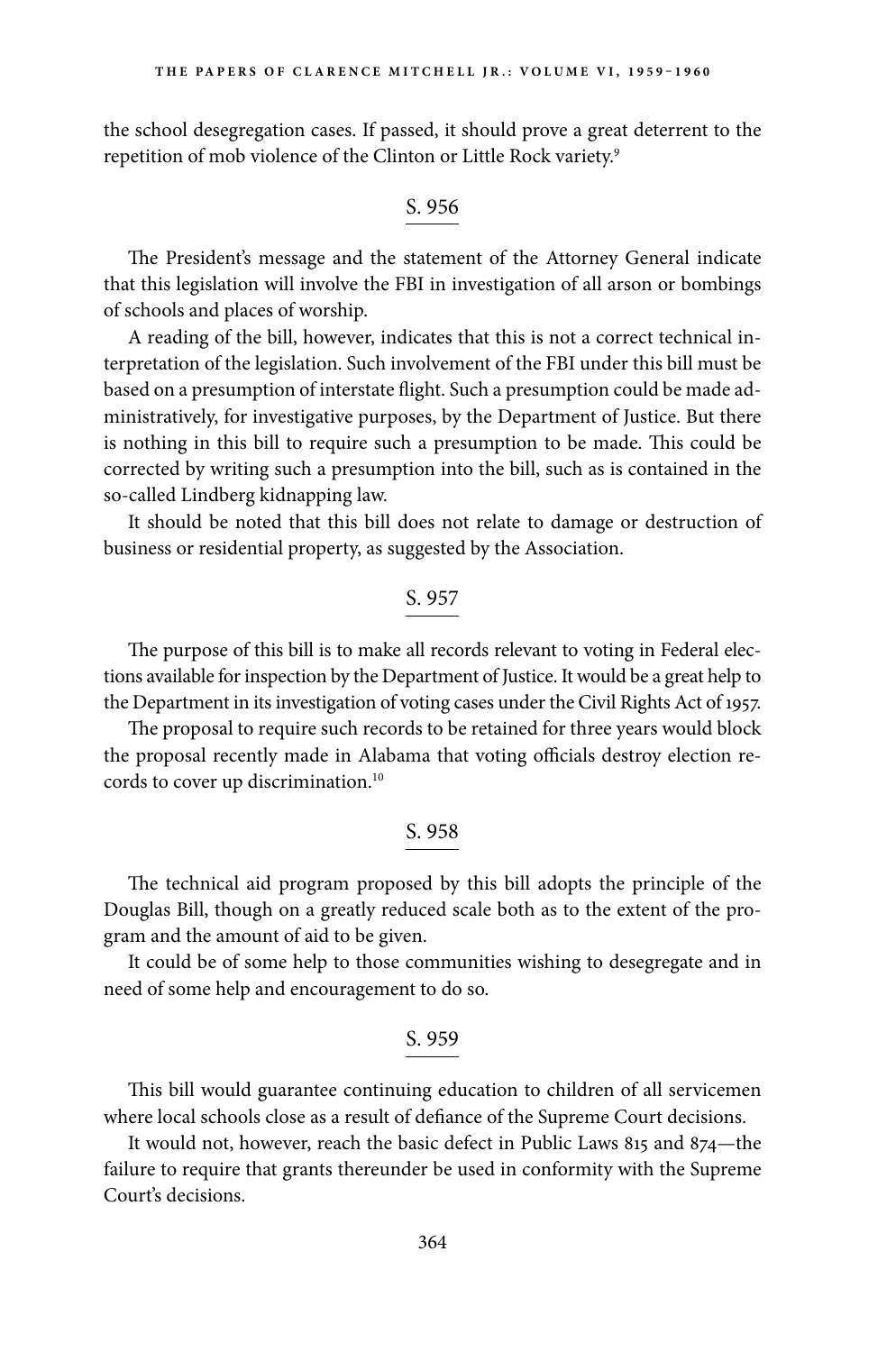The provision relating to the Commissioner's taking possession of school buildings constructed under these laws would be of limited effect, as it would apply only to future construction.

# S. 960

If the life of the Civil Rights Commission is to be extended, as proposed in this bill, consideration should be given to correction of the shortcomings of the Commission. Such shortcomings would include its composition, its tendency to restrict its authority and lack of authority to investigate except on sworn complaint.

# S. 942

The Commission provided hereunder would replace the President's Committee on Government Contracts, which operates under Executive Order.

The statutory duties and functions granted the Commission would not differ greatly from those now exercised by the Committee, except that it would be able to make its own investigations and conduct hearings.

It can only be hoped that such a Commission, with duties conferred by statute would be more effective than the present weak Committee.

To insure this, however, some enforcement power and a clear grant of jurisdiction, inclusive of the activities of labor unions as well as employers, should be given to the Commission.

# Summary

The Douglas Bill, by specific reference, and the Javits Bill, by approval of the principle embodied therein, were approved by the last Annual Convention of the Association. Both, therefore, should be considered deserving of support by proponents of civil rights.

On the other hand, the Johnson Bill has nothing to recommend it to friends of civil rights. There is nothing in the bill which is not treated more adequately and constructively in other legislation pending in the Congress. In addition, it has one feature, the so-called conciliation provision, which could lead to the denial, dilution and delay of constitutional rights.

The anti-bombing provision of the bill is treated better in the Kennedy Bill (S. 188) and others, which provided for the legal presumption necessary to involve the FBI in investigations.

The subpoena power granted to the Department of Justice in voting cases is so hedged with delaying devices [as] to render it unacceptable. The Administration Bill treats this point much more directly and fully.<sup>11</sup>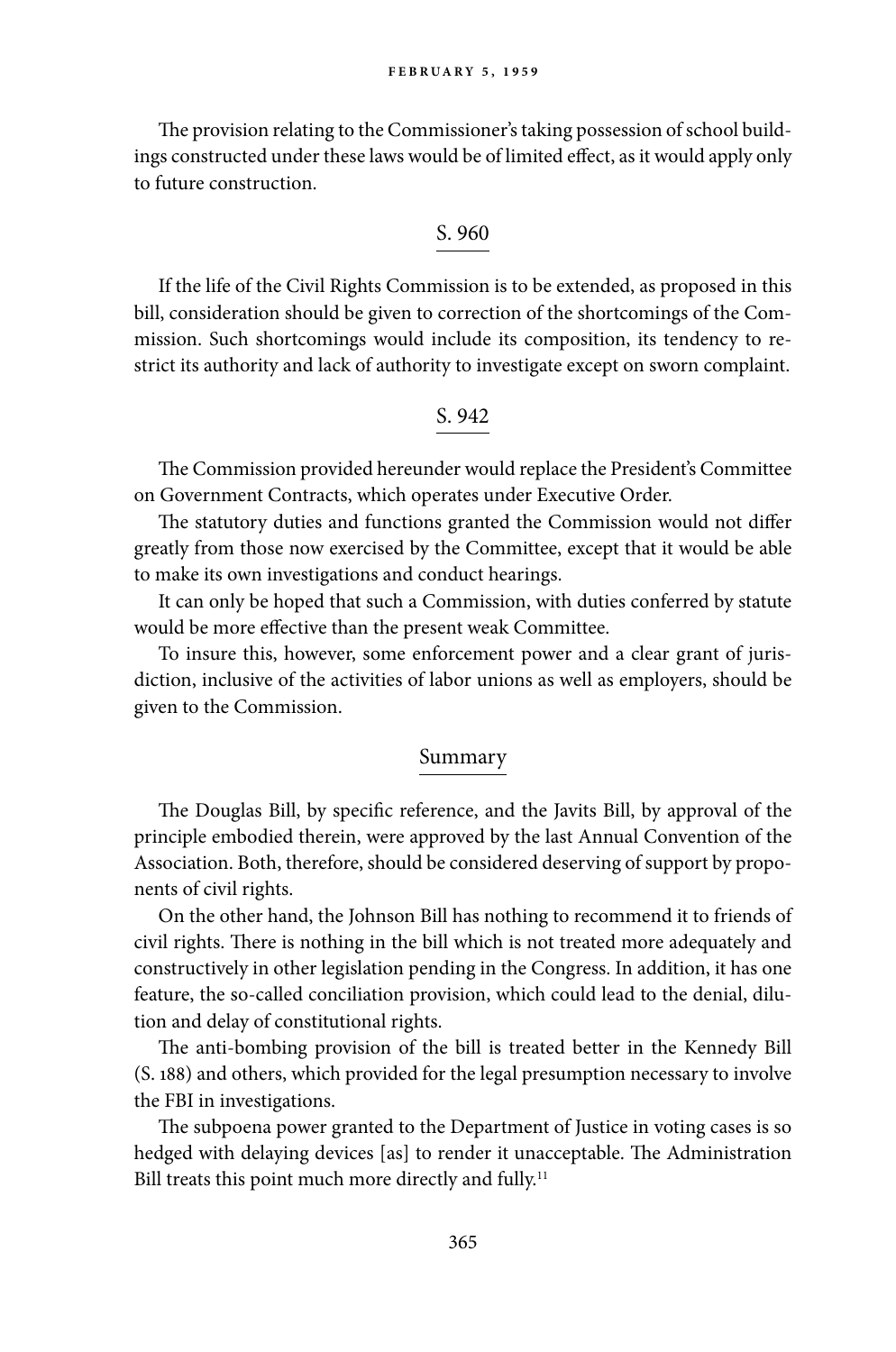The extension of the life of the Civil Rights Commission is, of course, part of the Administration program as well as being the subject of several separate bills.

The following are members of the House and Senate committees to which civil rights bills have been referred:

#### **HOUSE**

Judiciary Committee Education and Labor Committee Emanuel Celler (D., N.Y.) Chairman Graham Harden (D., N.C.) Chairman Francis E. Walter (D., Penna.) Adam C. Powell, JR, (D., N.Y.) Thomas J. Lane (D., Mass.) Cleveland M. Bailey (D., W.Va.) Michael A. Feighman (D., Ohio) Carl D. Perkins (D., Ky.) Frank Chelf (D., Ky.) Roy W. Wier (D., Minn.) Edwin E. Willis (D., La.) Carl Elliott (D., Ala.) Peter W. Rodino (D., N. J.) Phil M. Landrum (D., Ga.) E.L. Forrester (D., Ga.) Edith Green (D., Ore.) Byron G. Rogers (D., Colo.) James Roosevelt (D., Calif.) Harold D. Donohue (D., Mass.) Herbert Zelenko (D., N.Y.) Jack Brooks (D., Tex.) Frank Thompson (D., N.J.) William M. Tuck (D., Va.) Stewart L. Udall (D., Ariz.) Robert T. Ashmore (D., S.C.) Elmer J. Holland (D., Penna.) John Dowdy (D., Tex.) Ludwig Teller (D., N.Y.) Lester Holtzman (D., N.Y.) John H. Dent (D., Penna.) Basil L. Whitener (D., N.C.) Roman C. Puchinski (D., Ill.) Roland V. Libonati (D., Ill.) Dominick V. Daniels (D., N.J.) J. Carlton Loser (D., Tenn.) John Brademas (D., Ind.) Herman Toll (D., Penna.) Robert N. Giaimo (D., Conn.) Robert W. Kastenmeier (D., Wis.) James G. O'Hara (R., Mich.) George Kasem (D., Calif.) Carroll D. Kearns (R., Penna.) William McCulloch (R., Ohio) Clare E. Hoffman (R., Mich.) William E. Miller (R., N.Y.) Joe Holt (R., Calif.) Richard H. Poff (R., Va.) Stuyvesant Wainwright (R., N.Y.) Arch A. Moore, Jr, (R., W.Va.) Peter Frelinghuysen, Jr. (R., N.J.) William C. Cramer (R., Fla.) William H. Ayres (R., Ohio) H. Allen Smith (R., Calif.) Robert P. Griffin (R., Mich.) George Meader (R., Mich.) John A. Lafore, Jr. (Penna.) John E. Henderson (R., Ohio) Edgar W. Hiestand (R., Calif.) John V. Lindsay (R., N.Y.) William T. Cahill (R., N.J.) John H. Ray (R., N.Y.)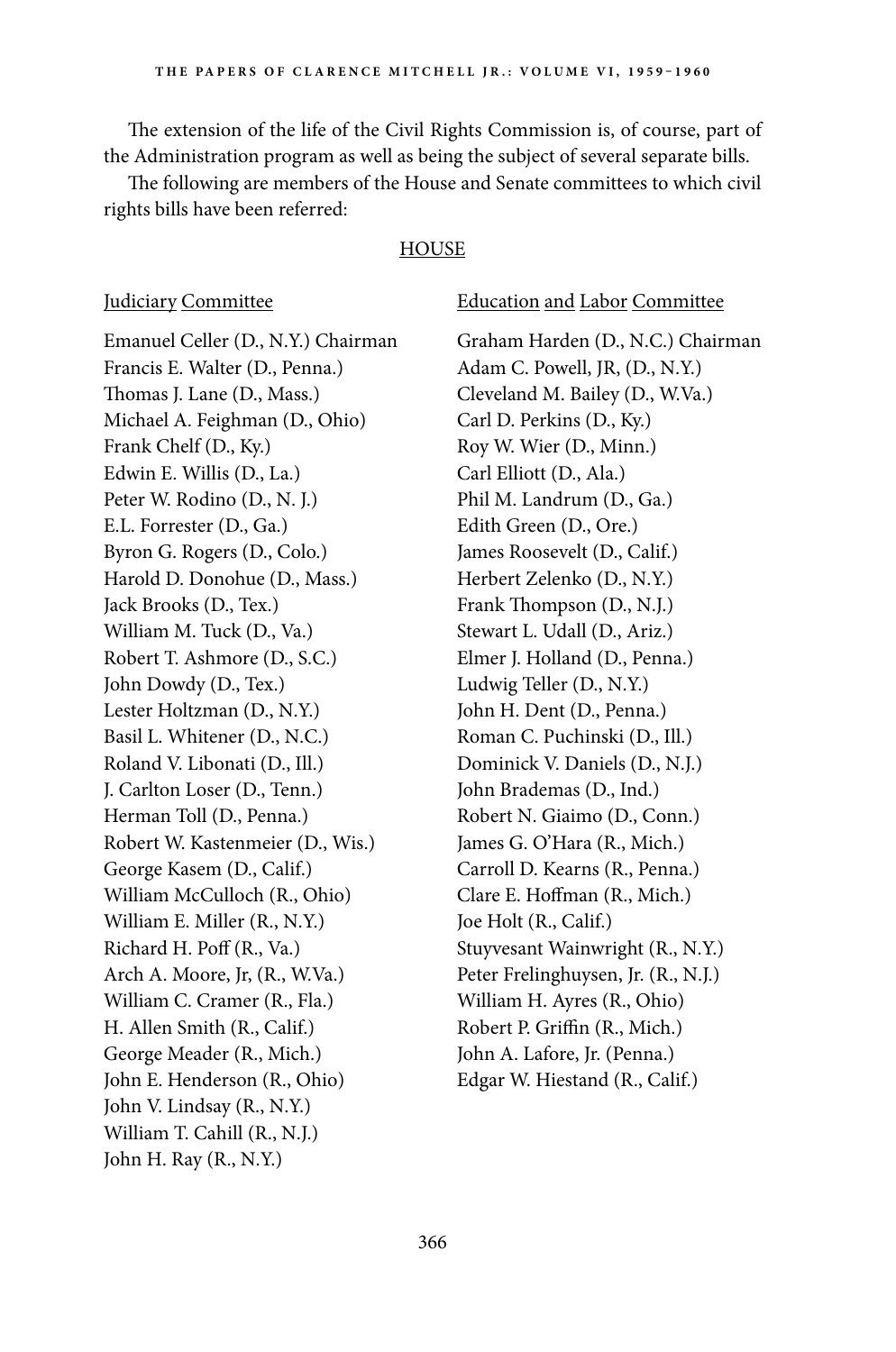#### SENATE

Chairman James E. Murray (D., Mont.) Estes Kefauver (D., Tenn.) John F. Kennedy (D., Mass.) Olin D. Johnston (D., S.C.) Pat McNamara (D., Mich.) Thomas C. Hennings, Jr. (D., Mo.) Wayne Morse (D., Ore.) Joseph C. O'Mahoney (D., Wyo.) Joseph S. Clark (D., Penna.) Sam J. Irwin, JR. (D., N.C.) Jennings Randolph (D., W. Va.) John A. Carroll (D., Colo.) Harrison A. Williams (D., N.J.) Philip A. Hart (D., Mich.) John Sherman Cooper (R., Ky.) Alexander Wiley (R., Wis.) Everett M. Dirksen (R., Ill.) William Langer (R., N.D.) Clifford P. Case (R., N.J.) Roman L. Hruska (R., Neb.) Jacob K. Javits (R., N.Y.) Thomas E. Martin (R., Iowa) Winston L. Prouty (R., Vt.)

#### Judiciary Committee Labor and Public Welfare Committee

James C. Eastland (D., Miss.), Lister Hill (D., Ala.), Chairman John L. McClellan (D., Ark.) Ralph W. Yarborough (D., Texas) Thomas J. Dodd (D., Conn.) Barry Goldwater (R., Ark. [Ariz.])

The following bills introduced in the House correspond in general to the Senate bills as indicated:

- S. 456—H.R. 3148 (Celler, D., N.Y.); H.R. 618 (Powell, D., N.Y.)
- S. 810—H.R. 3147 (Celler, D., N.Y.); H.R. 300 (Dawson, D., Ill.); H.R. 430 (Roosevelt, D., Calif.); H.R. 913 (Powell, D., N.Y.)
- S. 942—H.R. 4169 (Kearns, R., Penna.); H.R. 4348 (Celler, D., N.Y.)
- S. 955—H.R. 4339 (Celler, D., N.Y.)
- S. 956—H.R. 4344 (Celler, D., N.Y.)
- S. 957—H.R. 4338 (Celler, D., N.Y.)
- S. 960—H.R. 4342 (Celler, D., N.Y.)

H.R. 4457, introduced by Congressman McCulloch (R., Ohio), contains the provisions of S. 942, S. 955, S. 956, S. 957, S. 958, S. 959 and S. 960.

. . . . . . . . . . . .

The analysis of civil rights bills set forth in this report was made by J. Francis Pohlhaus, Counsel of the Washington Bureau. While serving on the legal staff of the Civil Rights Section of the U.S. Department of Justice, Mr. Pohlhaus was able to evaluate the effectiveness of existing civil rights laws and to reach personal conclusions on how these laws could be strengthened. Since joining the Bureau staff, he has given extensive attention to the legislative steps that must be taken to meet the challenges in the civil rights field today.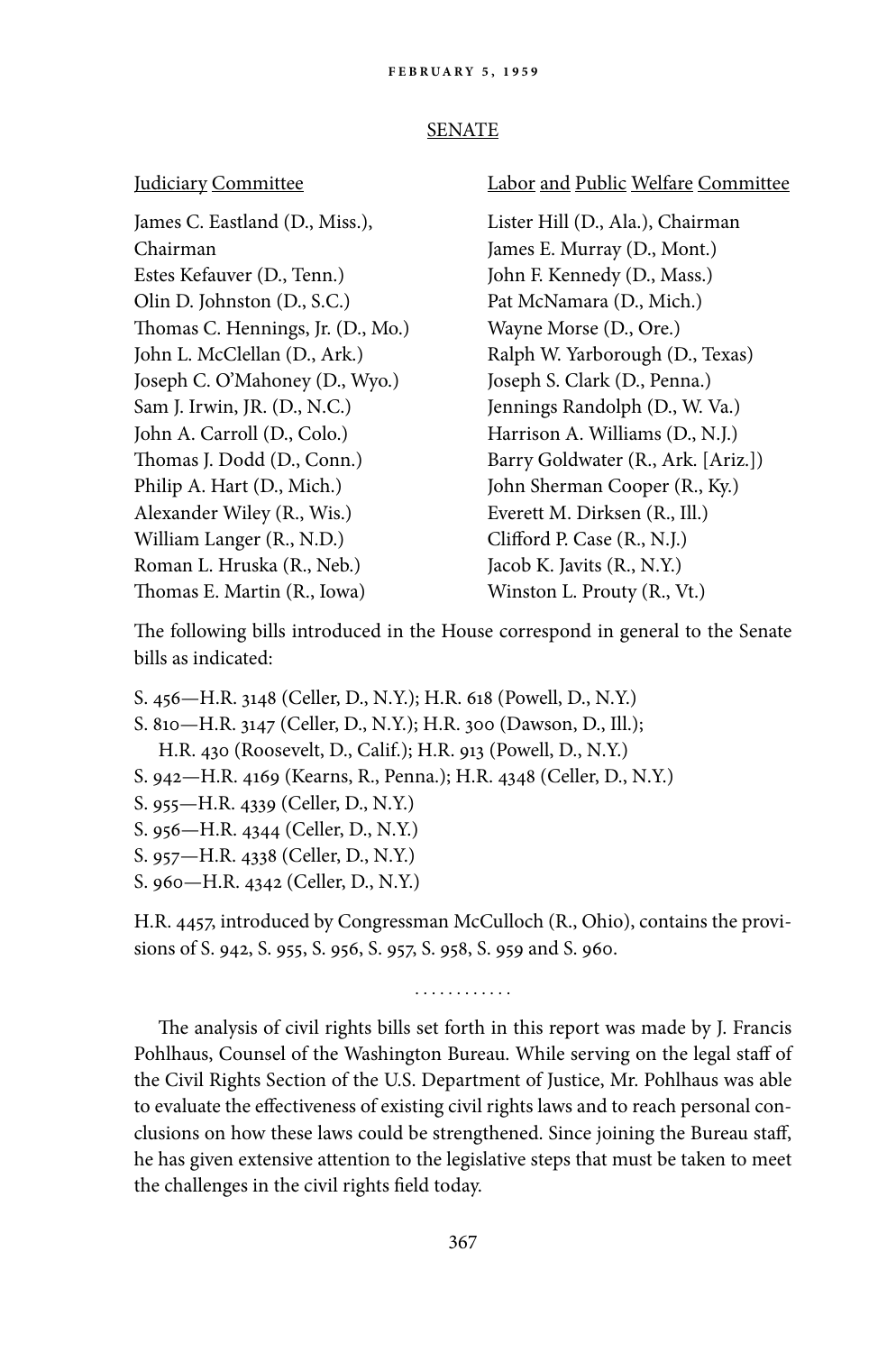#### *MS: MP.*

1. Just prior to the preparation of this report, Mitchell sent the following statement to Senators Thomas Kuchel and Styles Bridges, to Representatives Everett Dirksen, Leslie Arends, and Charles Halleck, and also to Meade Alcorn:

We are deeply disturbed by public reports that some members of the White House staff are seeking to water down the president's proposed civil rights program and to make it as weak as the bill suggested by Senator Lyndon Johnson. It would be a drastic retreat if proposals contained in Part III of the civil rights bill supported by the administration in 1956 and 1957 were omitted from the Chief Executive's legislative program in 1959. It would show a significant failure to support the Republican senators from key states who have already introduced legislation of this kind in reliance on the fact that in the past the president and the U.S. Department of Justice approved these principles. Congressional support for the school desegregation program is needed to encourage many who are now fighting desperately to keep the public schools open in a lawful manner. It is especially ironic that some of these schools derive support from funds provided under public laws 815 and 874 for the education of the children of military personnel and other persons in defense impacted areas. It is respectfully urged that you strongly support the inclusion of a provision of Part III in the proposed civil rights message when next you meet with the president. (NAACP IX: 128, DLC)

2. For a wrap-up of activities in 1959, see *Congress and the Nation, 1624–25; Watson, Lion in the Lobby, 421–23.*

3. The civil rights program President Eisenhower submitted on 2/5/59 to Congress also engendered considerable discussion. *CQ Weekly Report, 2/13/59, 277, 282.*

The following were the seven points of the program:

- 1. To strengthen the law dealing with obstruction of justice in order to provide expressly that the use of force or threats of force to obstruct court orders in school desegregation cases shall be a federal offense.
- 2. To confer additional investigative authority on the FBI for crimes involving the destruction or attempted destruction of schools or churches, by making the flight across state borders to avoid detention or prosecution for such crimes a federal offense.
- 3. To give the attorney general power to inspect federal election records, and to require that such records be preserved for a reasonable period to permit inspection of them.
- 4. To provide a temporary program of financial and technical aid to state and local agencies to assist them in making the necessary adjustments required by school desegregation decisions.
- 5 To authorize, on a temporary basis, provision for the education of children of members of the armed forces when state-administered public schools have been closed because of desegregation decisions or orders.
- 6. That Congress give consideration to establishing a statutory Commission on Equal Job Opportunity for government contracts to enable full implementation of the present policy of nondiscrimination that is required by executive orders.
- 7. To extend the Civil Rights Commission for another two years.
- *CQ Weekly Report, 2/13/59, 282.*

Rep. William M. McCulloch (R., Ohio), introduced the administration's bill in Congress on 2/12/59, specifically to commemorate the 150th anniversary of Abraham Lincoln's birth. He also inserted President Eisenhower's entire message in the *Hearings* record. McCulloch, 3/4/59, *Hearings*, 148–58.

4. This proposal, which the administration had offered in 1957 to give the attorney general authority to file civil suits to end school segregation and other practices the courts had ruled discriminatory (1957 *CQ Almanac*, 564), was omitted from the administration's seven-point civil rights package. Atty. Gen. William P. Rogers said this proposal "might do more harm than good at this time." *CQ Weekly Report*, 3/20/59, 423. See 3/6/59 for further explanation.

5. Roy Wilkins reported to the NAACP board that he had issued a statement assessing the Johnson bill accordingly:

Senator Lyndon B. Johnson's civil rights proposal must be recognized first of all as an effort to block consideration of effective legislation in this field.